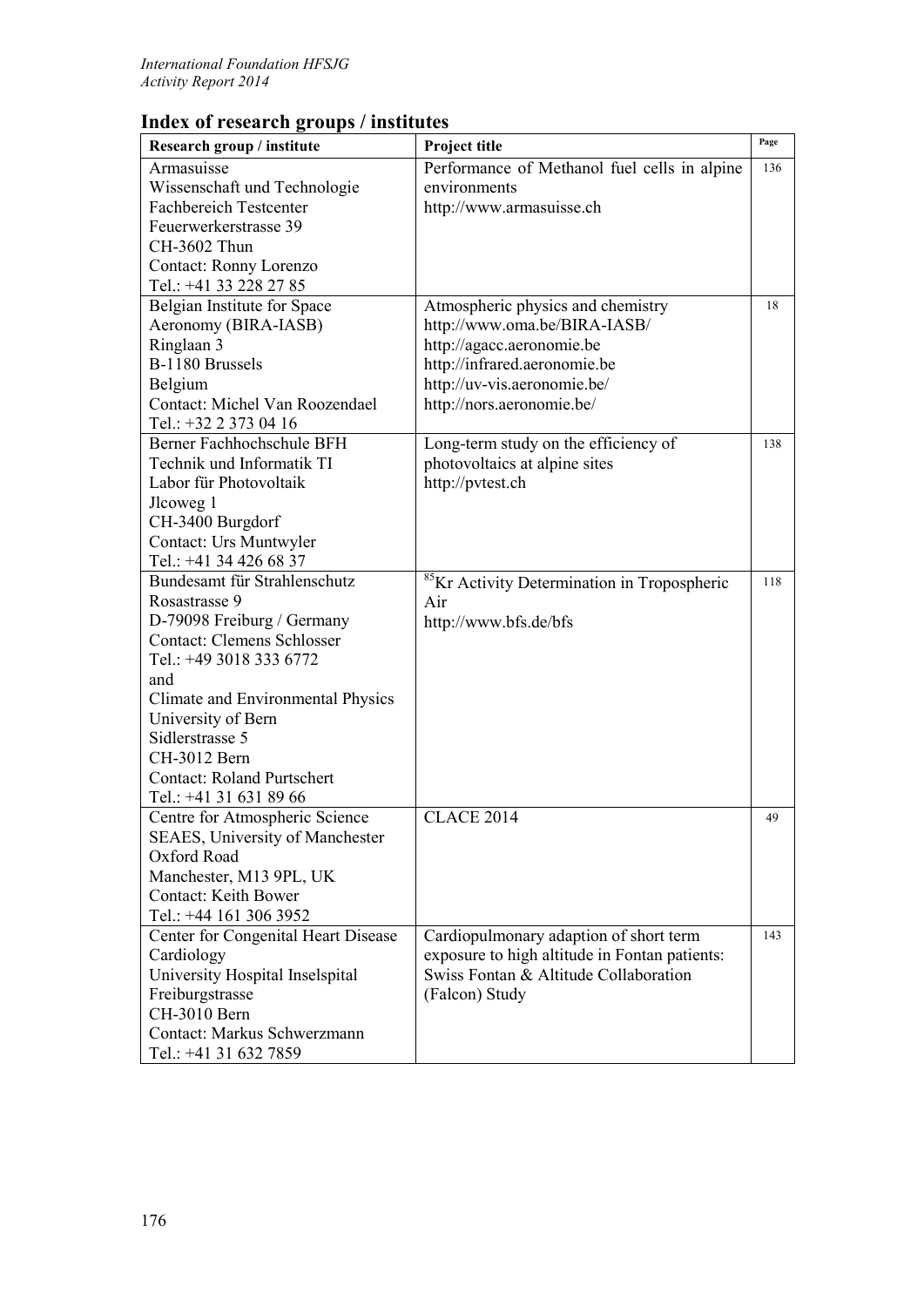| Research group / institute                       | Project title                                   | Page |
|--------------------------------------------------|-------------------------------------------------|------|
| Centre for Isotope Research (CIO)                | Flask comparison on Jungfraujoch                | 96   |
| Nijenborgh 4                                     | http://www.rug.nl/fmns-research/cio/            |      |
| 9747 AG Groningen                                | index?lang=en                                   |      |
| The Netherlands                                  |                                                 |      |
| Contact: Harro Meijer                            |                                                 |      |
| Tel.: +31 50 363 4760                            |                                                 |      |
| Centre for Space and Habitability                | Stellarium Gornergrat                           | 159  |
| University of Bern                               | http://stellarium-gornergrat.ch                 |      |
| Parkterrasse 14                                  |                                                 |      |
| CH-3012 Bern                                     |                                                 |      |
| Contact: Timm Riesen                             |                                                 |      |
| Tel.: +41 31 631 33 18                           |                                                 |      |
| Department of Environmental                      | Biological ice nucleators at tropospheric cloud | 70   |
| Sciences                                         | height                                          |      |
| University of Basel                              | http://umweltgeo.unibas.ch/forschung/aktuelle   |      |
| Bernoullistrasse 30                              | -projekte/biological-nucleators/                |      |
| CH-4056 Basel                                    | http://azug.minpet.unibas.ch/~lukas/FNA/inde    |      |
| <b>Contact: Franz Conen</b>                      | x.html                                          |      |
| Tel.: +41 61 267 04 81                           |                                                 |      |
| Department of Environmental                      | Quantifying mountain venting of boundary        | 121  |
| Sciences                                         | layer air through Rn-222 measurements           |      |
| University of Basel                              | http://umweltgeo.unibas.ch/                     |      |
| Bernoullistrasse 30                              | http://radon.unibas.ch/                         |      |
| CH-4056 Basel                                    |                                                 |      |
| <b>Contact: Franz Conen</b>                      |                                                 |      |
| Tel.: +41 61 267 04 81                           |                                                 |      |
| Department of Environmental                      | Stable isotopes in plant wax aerosols           | 74   |
| Sciences - Botany                                | http://www.botanik.unibas.ch/slu                |      |
| University of Basel                              |                                                 |      |
| Schönbeinstrasse 6                               |                                                 |      |
| CH-4056 Basel                                    |                                                 |      |
| Contact: Ansgar Kahmen<br>Tel.: +41 61 267 35 71 |                                                 |      |
|                                                  | Permafrost<br>Network                           | 132  |
| Department of Geography<br>University of Zurich  | <b>Swiss</b><br>Monitoring<br><b>PERMOS</b>     |      |
| Winterthurerstr. 190                             | http://www.permos.ch                            |      |
| CH-8057 Zürich                                   |                                                 |      |
| Contact: Jeannette Nötzli                        |                                                 |      |
| Tel.: +41 44 635 52 24                           |                                                 |      |
| Department of Physics                            | Test of a new concept of an EAS detector for    | 109  |
| University of Rome La Sapienza                   | UHE neutrinos                                   |      |
| Piazza A. Moro 5                                 | http://pciori13.roma1.infn.it/                  |      |
| 00185 Rome / Italy                               |                                                 |      |
| Contact: Maurizio Iori                           |                                                 |      |
| Tel.: +39 6 4991 4422                            |                                                 |      |
| Earth Science Institute                          | Interactions between aerosols and rain clouds   | 38   |
| Hebrew University of Jerusalem                   | as a function of aerosol types and sources      |      |
| Edmond J. Safra, Campus Givat Ram                |                                                 |      |
| Jerusalem 91904, Israel                          |                                                 |      |
| Contact: Assaf Zipori                            |                                                 |      |
| Tel.: +972 2 616 5018                            |                                                 |      |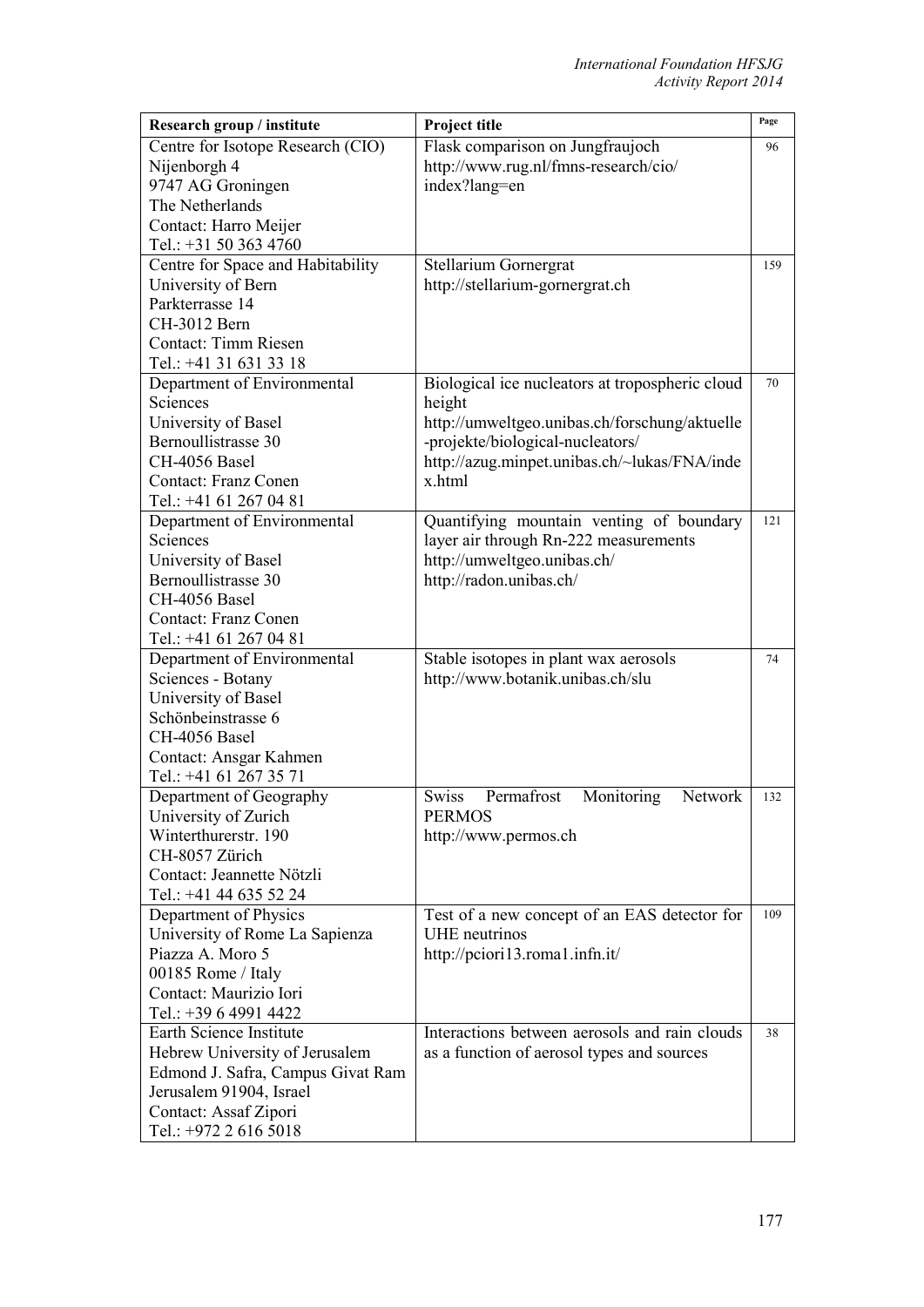| Research group / institute                          | Project title                                               | Page |
|-----------------------------------------------------|-------------------------------------------------------------|------|
| École Polytechnique Fédérale de                     | Study of snowfall by means of remote sensing                | 61   |
| Lausanne, Environmental Remote                      | and in-situ instruments - CLACE 2014                        |      |
| Sensing Laboratory                                  | http://lte.epfl.ch/page-7566.html                           |      |
| $EPEL - ENAC - LTE$                                 |                                                             |      |
| Bâtiment GR, Station 2                              |                                                             |      |
| CH-1015 Lausanne                                    |                                                             |      |
| Contact: Alexis Berne                               |                                                             |      |
| Tel.: +41 21 693 80 51                              |                                                             |      |
| Empa                                                | Continous<br>of<br>stable<br>CO <sub>2</sub><br>measurement | 89   |
| Laboratory for Air Pollution and                    | Switzerland<br>isotopes<br>Jungfraujoch,<br>at              |      |
| <b>Environmental Technology</b>                     | http://empa.ch/abt134                                       |      |
| Überlandstrasse 129                                 |                                                             |      |
| CH-8600 Dübendorf                                   |                                                             |      |
| Contact: Lukas Emmenegger                           |                                                             |      |
| Tel.: +41 58 765 46 99                              |                                                             |      |
| Empa                                                | Isotopic composition of N2O at Jungfraujoch                 | 99   |
| Laboratory for Air Pollution and                    | http://empa.ch/abt134                                       |      |
| <b>Environmental Technology</b>                     |                                                             |      |
| Überlandstrasse 129                                 |                                                             |      |
| CH-8600 Dübendorf                                   |                                                             |      |
| Contact: Joachim Mohn                               |                                                             |      |
| Tel.: +41 58 765 46 87                              |                                                             |      |
| Empa                                                | National Air Pollution Monitoring Network                   | 85   |
| Swiss Federal Laboratories for                      | (NABEL))                                                    |      |
| Materials Science and Technology                    | http://empa.ch/nabel                                        |      |
| Überlandstrasse 129                                 | http://umwelt-                                              |      |
| CH-8600 Dübendorf                                   | schweiz.ch/buwal/de/fachgebiete/fg_luft/luftb               |      |
| Contact: Christoph Hüglin<br>Tel.: +41 58 765 46 54 | elastung/index.html                                         |      |
| Empa                                                | Greenhouse<br>Halogenated<br>Gases<br>at                    | 101  |
| Swiss Federal Laboratories for                      | Jungfraujoch                                                |      |
| Materials Science and Technology                    | http://empa.ch/abt503                                       |      |
| Überlandstrasse 129                                 | http://agage.eas.gatech.edu                                 |      |
| CH-8600 Dübendorf                                   |                                                             |      |
| Contact: Stefan Reimann                             |                                                             |      |
| Tel.: +41 58 765 46 38                              |                                                             |      |
| ETH Zürich                                          | <b>Avalanche Rescue Beacon with Smartphones</b>             | 155  |
| <b>Computer Engineering and Networks</b>            | http://www.ee.ethz.ch                                       |      |
| Laboratory                                          | http://www.uepaa.ch                                         |      |
| <b>Communication Systems Group</b>                  |                                                             |      |
| Gloriastrasse 35                                    |                                                             |      |
| CH-8092 Zürich                                      |                                                             |      |
| <b>Contact: Franck Legendre</b>                     |                                                             |      |
| Tel.: +41 44 809 60 00                              |                                                             |      |
| ETH Zürich                                          | Assessment of high altitude aerosol and cloud               | 26   |
| Institute for Atmospheric and                       | characteristics by remote sensing                           |      |
| <b>Climate Science</b>                              | http://www.iac.ethz.ch/groups/peter                         |      |
| Universitätsstrasse 16                              |                                                             |      |
| CH-8092 Zürich                                      |                                                             |      |
| Contact: Ulrich Krieger                             |                                                             |      |
| Tel.: +41 44 633 4007                               |                                                             |      |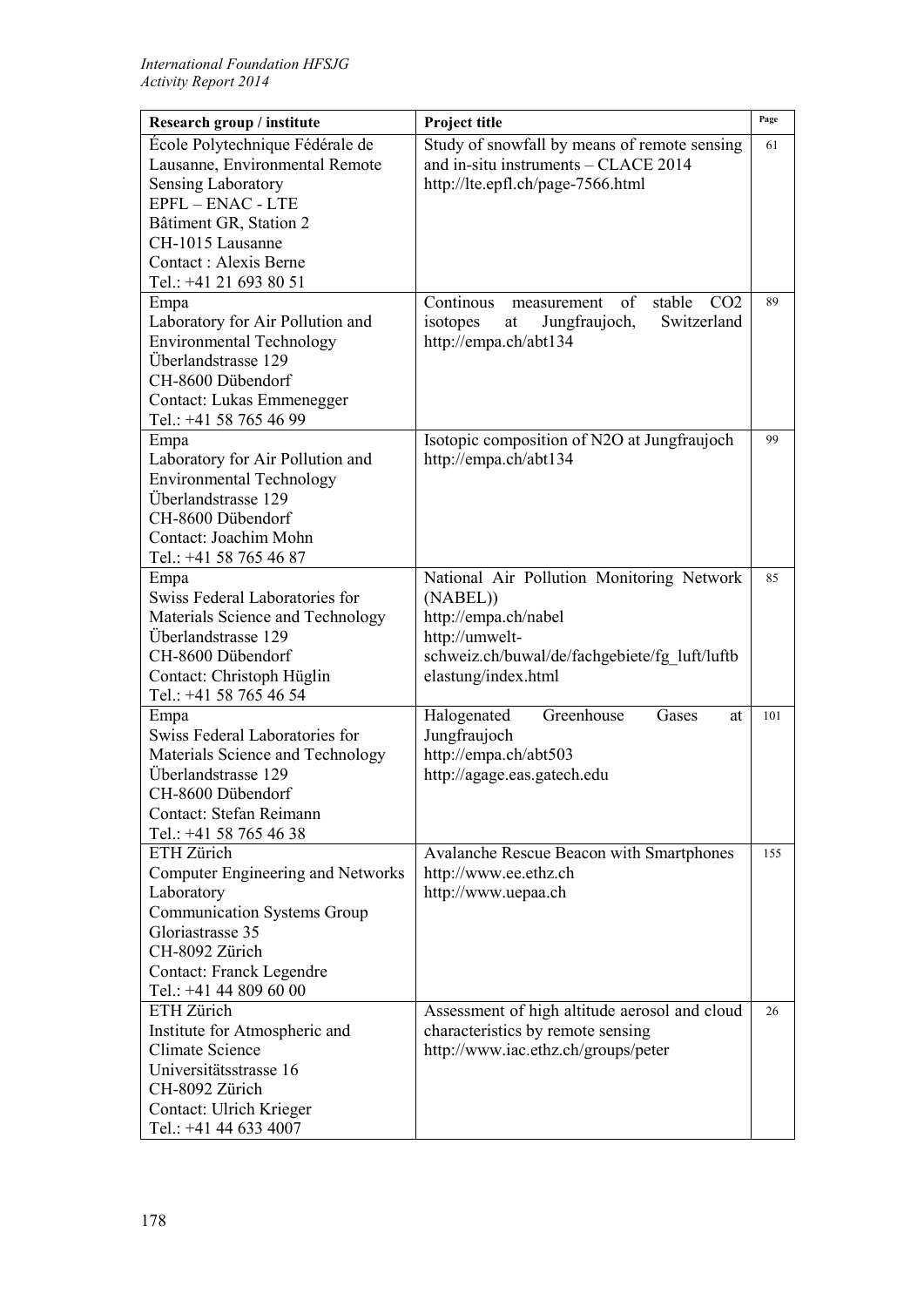| Research group / institute        | Project title                                | Page |
|-----------------------------------|----------------------------------------------|------|
| ETH Zürich                        | Emissions and imissions of atmospheric       | 124  |
| Institut für Chemie- und          | mercury in Switzerland                       |      |
| Bioingenieurwissenschaften        | http://www.sust-chem.ethz.ch                 |      |
| Vladimir-Prelog-Weg 1             |                                              |      |
| CH-8093 Zürich                    |                                              |      |
| Contact: Christian Bogdal         |                                              |      |
| Tel.: +41 44 632 5951             |                                              |      |
| ETH Zürich                        | Glaciological investigations on the Grosser  | 127  |
| Versuchsanstalt für Wasserbau,    | Aletschgletscher                             |      |
| Hydrologie und Glaziologie (VAW)  | http://www.glaciology.ethz.ch                |      |
| Wolfgang-Pauli-Strasse 27         | http://glaciology.ethz.ch/swiss-glaciers     |      |
| CH-8093 Zürich                    |                                              |      |
| <b>Contact: Andreas Bauder</b>    |                                              |      |
| Tel.: +41 44 632 4112             |                                              |      |
| Federal Office of Meteorology and | Global Atmosphere Watch Radiation            | 79   |
| <b>Climatology MeteoSwiss</b>     | Measurements                                 |      |
| Station Aérologique               | http://www.meteoswiss.admin.ch/home/resear   |      |
| Ch. de l'Aérologie                | ch-and-cooperation/international-            |      |
| CH-1530 Payerne                   | cooperation/gaw.html                         |      |
| Contact: Laurent Vuilleumier      | http://wrdc-mgo.nrel.gov/                    |      |
| Tel.: +41 26 662 6306             |                                              |      |
| Institut für Angewandte Physik    | <b>GROMOS-C: GRoundbased Ozone</b>           | 22   |
| Universität Bern                  | Monitoring Spectrometer for Campaigns        |      |
| Sidlerstrasse 5                   | http://iapmw.unibe.ch                        |      |
| CH-3012 Bern                      |                                              |      |
| Contact: Niklaus Kämpfer          |                                              |      |
| Tel.: +41 31 631 89 08            |                                              |      |
| Institut für Umweltphysik         | Long-term observations of ${}^{14}CO_2$ at   | 120  |
| Universität Heidelberg            | Jungfraujoch                                 |      |
| Im Neuenheimer Feld 229           | http://www.iup.uni-heidelberg.de/institut/   |      |
| D-69120 Heidelberg                | forschung/groups/kk/                         |      |
| Contact: Ingeborg Levin           |                                              |      |
| Tel.: +49 6221 546330             |                                              |      |
| Institute for Atmospheric and     | Field measurements of aerosols acting as ice | 41   |
| Climate Science                   | nuclei and their influence on mixed-phase    |      |
| ETH Zurich                        | clouds                                       |      |
| Universitätsstrasse 16            | http://www.iac.ethz.ch                       |      |
| CH-8092 Zürich                    |                                              |      |
| Contact: Zamin Kanji              |                                              |      |
| Tel.: +41 44 633 6161             |                                              |      |
| Institute for Atmospheric and     | Measurement of ice nucleating particles by   | 57   |
| <b>Environmental Sciences</b>     | the Frankfurt Deposition Freezing Experiment |      |
| University Frankfurt              | <b>FRIDGE</b>                                |      |
| Altenhöferallee 1                 | http://www.ice-nuclei.de/the-inuit-project/  |      |
| D-60438 Frankfurt am Main         | http://www.bacchus-env.eu/                   |      |
| <b>Contact: Heinz Bingemer</b>    |                                              |      |
| Tel.: +49 69 7984 0257            |                                              |      |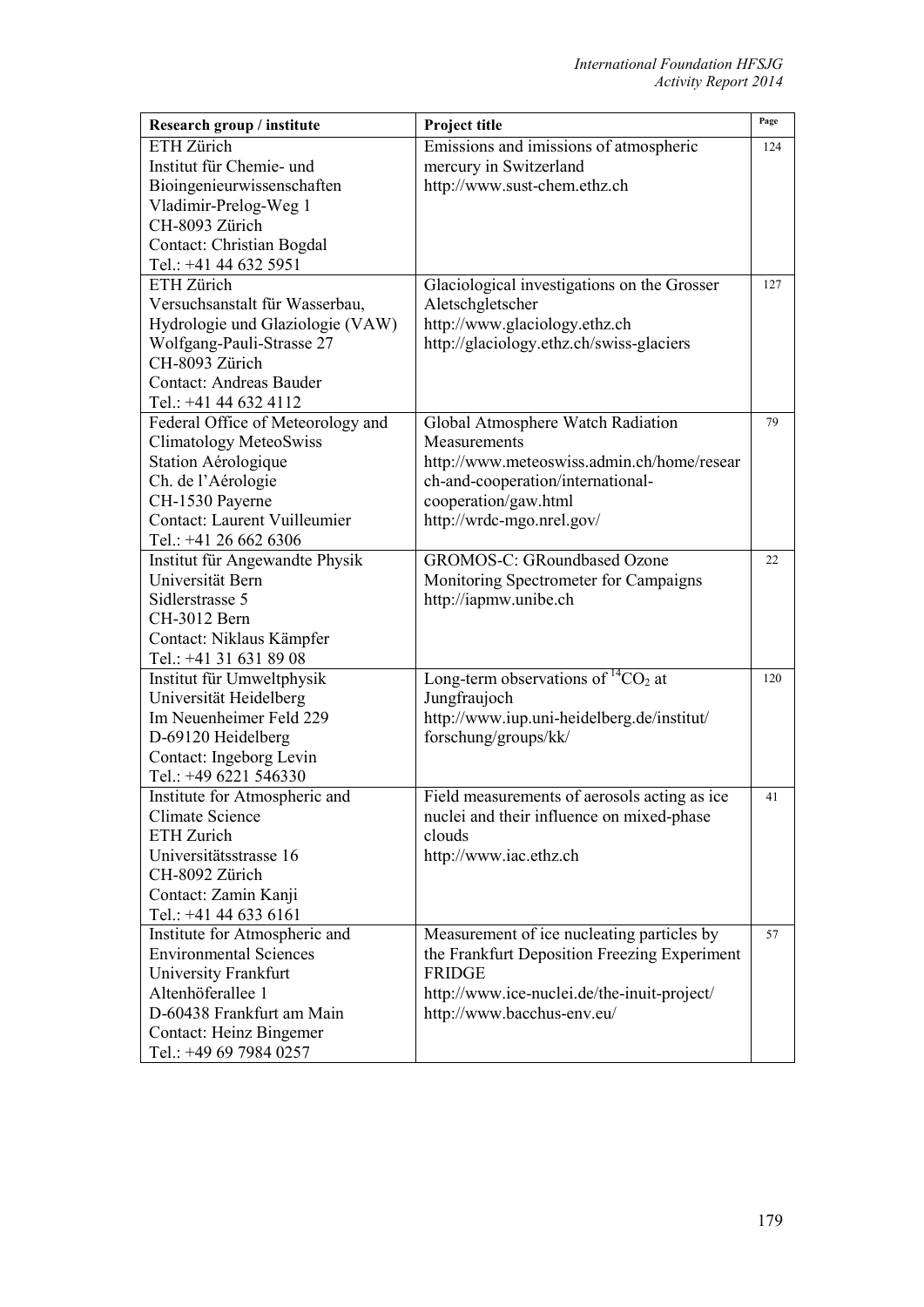| Research group / institute                | Project title                                    | Page |
|-------------------------------------------|--------------------------------------------------|------|
| Institute for Atmospheric and             | Study of ultrafine particle concentrations and   | 59   |
| <b>Environmental Sciences</b>             | nucleation events                                |      |
| Goethe-University Frankfurt a. Main       | http://www.uni-frankfurt.de/43267299/AG-         |      |
| Altenhöferallee 1                         | Experimentelle-Atmosphaerenforschung             |      |
| D-60438 Frankfurt am Main                 |                                                  |      |
| Contact: Joachim Curtius                  |                                                  |      |
| Tel.: +49 69 7984 0258                    |                                                  |      |
| Institute of Physiology                   | Human adaptation to high altitude                | 149  |
| University of Zürich                      | http://www.physiol.uzh.ch/research/GrLundb       |      |
| Winterthurerstrasse 190                   | y/TeamMembers/CarstenLundby.html                 |      |
| CH-8057 Zürich                            |                                                  |      |
| <b>Contact: Carsten Lundby</b>            |                                                  |      |
| Tel.: +41 44 635 5052                     |                                                  |      |
| <b>Institute of Veterinary Physiology</b> | Effects of enriched environment (EE)             | 145  |
| University of Zurich                      | including exercise in recovery of high-altitude  |      |
| Winterthurerstrasse 260                   | induced memory impairment                        |      |
| CH-8057 Zurich                            |                                                  |      |
| Contact: Edith M. Schneider Gasser        |                                                  |      |
| Tel. +41 44 635 88 17                     |                                                  |      |
| Jugend-Forschungsgruppe academia          | Educational project for testing, evaluation and  | 153  |
| Kantonsschule Wattwil                     | application of a self-developed method for       |      |
| Näppisuelistrasse 11                      | recording and analysis of sleep at high altitude |      |
| Postfach 244                              | http://www.kantiwattwil.ch/service/academia      |      |
| CH-9630 Wattwil                           |                                                  |      |
| Contact: Rolf Heeb                        |                                                  |      |
| Tel.: +41 71 987 67 27                    |                                                  |      |
| Karlsruhe Institute of Technology         | Measurement of biological particles during       | 67   |
| Institute for Meteorology and             | desert dust events                               |      |
| Climate Research, Atmospheric             | http://www.imk-aaf.kit.edu                       |      |
| <b>Aerosol Research IMK-AAF</b>           |                                                  |      |
| Hermann-von-Helmholtz-Platz 1             |                                                  |      |
| D-76344 Eggenstein-Leopoldshafen          |                                                  |      |
| <b>Contact: Martin Schnaiter</b>          |                                                  |      |
| Tel.: +49 721 6082 6079                   |                                                  |      |
| Karlsruhe Institute of Technology         | The Morphology and Optical Properties of Ice     | 64   |
| Institute for Meteorology and             | Particles in Mixed Phase Clouds (ISI-            |      |
| Climate Research, Atmospheric             | MICROPHYSICS)                                    |      |
| <b>Aerosol Research IMK-AAF</b>           | http://www.imk-aaf.kit.edu                       |      |
| Hermann-von-Helmholtz-Platz 1             |                                                  |      |
| D-76344 Eggenstein-Leopoldshafen          |                                                  |      |
| Contact: Martin Schnaiter                 |                                                  |      |
| Tel.: +49 721 6082 6079                   |                                                  |      |
| Laboratory of Atmospheric                 | Study of new particle formation in the free      | 46   |
| Chemistry                                 | troposphere (NUCLACE-2014)                       |      |
| Paul Scherrer Institute (PSI)             | http://www.psi.ch/lac                            |      |
| CH-5232 Villigen                          |                                                  |      |
| Switzerland                               |                                                  |      |
| Contact: Federico Bianchi                 |                                                  |      |
| Tel.: +41 56 310 53 87                    |                                                  |      |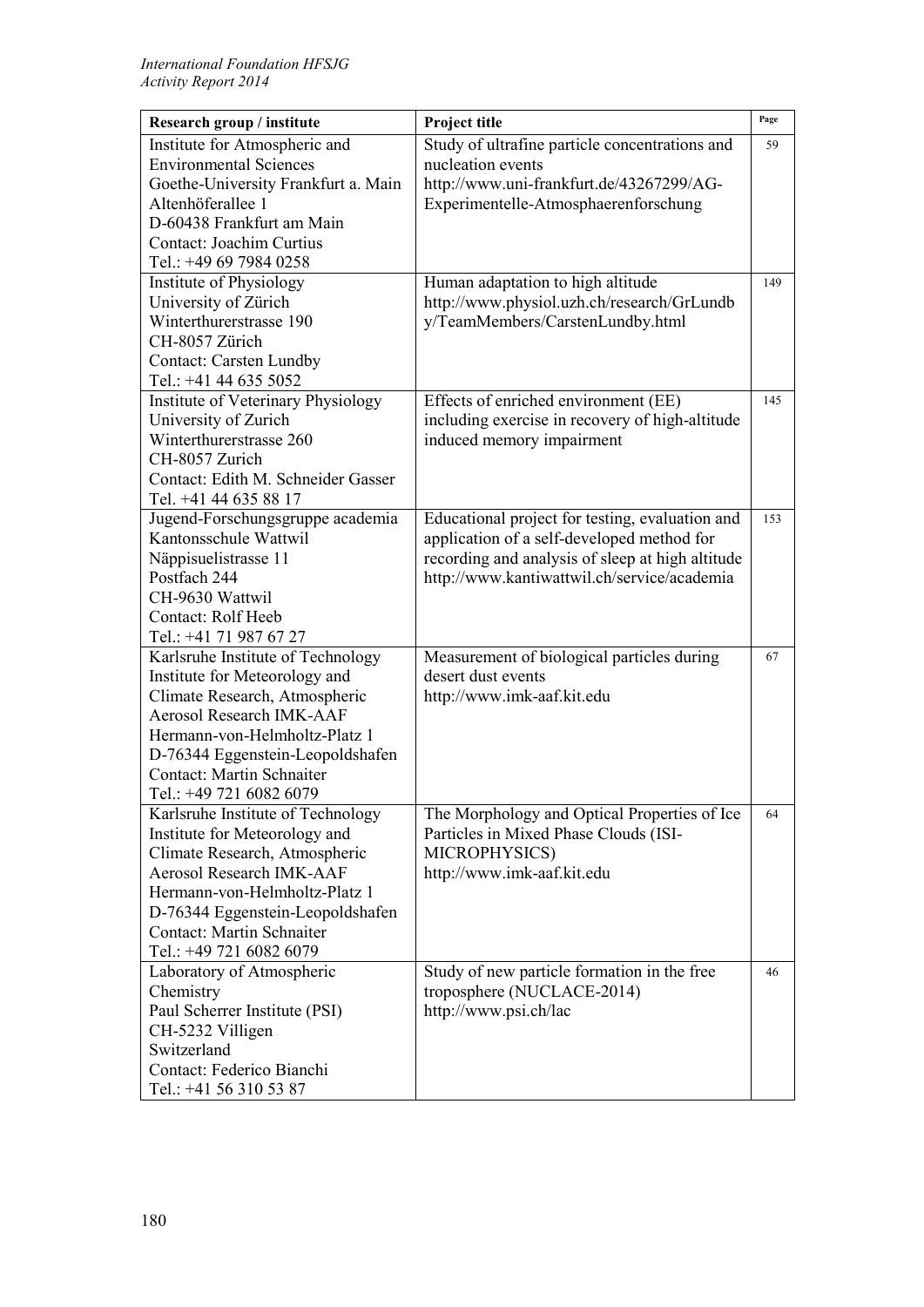| Research group / institute         | Project title                                 | Page |
|------------------------------------|-----------------------------------------------|------|
| Laboratory of Atmospheric          | The Global Atmosphere Watch Aerosol           | 30   |
| Chemistry                          | Program at the Jungfraujoch                   |      |
| Paul Scherrer Institute (PSI)      | <b>CLACE Missions</b>                         |      |
| CH-5232 Villigen                   | http://www.psi.ch/lac                         |      |
| Switzerland                        | http://aerosolforschung.web.psi.ch            |      |
| Contact: Nicolas Bukowiecki        | https://gawrtl.psi.ch                         |      |
| Tel.: +41 56 310 2465              | http://www.meteoschweiz.admin.ch/web/en/m     |      |
|                                    | eteoswiss/international affairs/GAW.html      |      |
|                                    | http://ebas.nilu.no/                          |      |
|                                    | http://www.actris.net/                        |      |
| Max Planck Institut für            | Flask comparison on Jungfraujoch              | 97   |
| Biogeochemie                       | http://www.bgc-jena.mpg.de                    |      |
| Hans Knöll Str. 10                 |                                               |      |
| D-07745 Jena / Germany             |                                               |      |
| Contact: Willi A. Brand            |                                               |      |
| Tel.: +49 3641 576 400             |                                               |      |
| Max Planck Institute for Chemistry | Characterization of ice residuals using X-ray | 55   |
| Multiphase Chemistry Department    | microspectroscopy                             |      |
| Hahn-Meitner-Weg 1                 | http://www.mpic.de/forschung/multiphasench    |      |
| D-55128 Mainz                      | emie.html                                     |      |
| Contact: Mira Krüger               |                                               |      |
| Tel.: +49 6131 305 62002           |                                               |      |
| MeteoSchweiz                       | The weather in 2014: report for the           | 6    |
| Krähbühlstrasse 58                 | <b>International Foundation HFSJG</b>         |      |
| CH-8044 Zürich                     | http://www.meteoschweiz.ch                    |      |
| Contact: Stephan Bader             |                                               |      |
| Tel.: +41 44 256 91 11             |                                               |      |
| Paul Scherrer Institut             | Test of equipment for ice core drilling on    | 129  |
| Laboratory of Radiochemistry and   | high-alpine glaciers                          |      |
| <b>Environmental Chemistry</b>     | http://www.psi.ch/lch/analytical-chemistry    |      |
| CH-5232 Villigen PSI               | http://quelccaya.blogspot.ch                  |      |
| Contact: Margit Schwikowski        |                                               |      |
| Tel.: +41 56 310 4110              |                                               |      |
| Physikalisches Institut            | High precision carbon dioxide and oxygen      | 92   |
| Abteilung Klima- und Umweltphysik  | measurements at Jungfraujoch                  |      |
| Universität Bern                   | http://www.climate.unibe.ch/?L1=research&L    |      |
| Sidlerstrasse 5                    | $2$ =atm gases                                |      |
| CH-3012 Bern                       | http://ds.data.jma.go.jp/gmd/wdcgg/cgi-       |      |
| Contact: Markus Leuenberger        | bin/wdcgg/accessdata.cgi?index=JFJ646N00-     |      |
| Tel.: +41 31 631 44 70             | KUP&select=inventory                          |      |
| Physikalisches Institut            | Study of solar and galactic cosmic rays       | 105  |
| Universität Bern                   | http://cosray.unibe.ch/                       |      |
| Sidlerstrasse 5                    |                                               |      |
| CH-3012 Bern                       |                                               |      |
| Contact: Rolf Bütikofer            |                                               |      |
| Tel.: +41 31 631 4058              |                                               |      |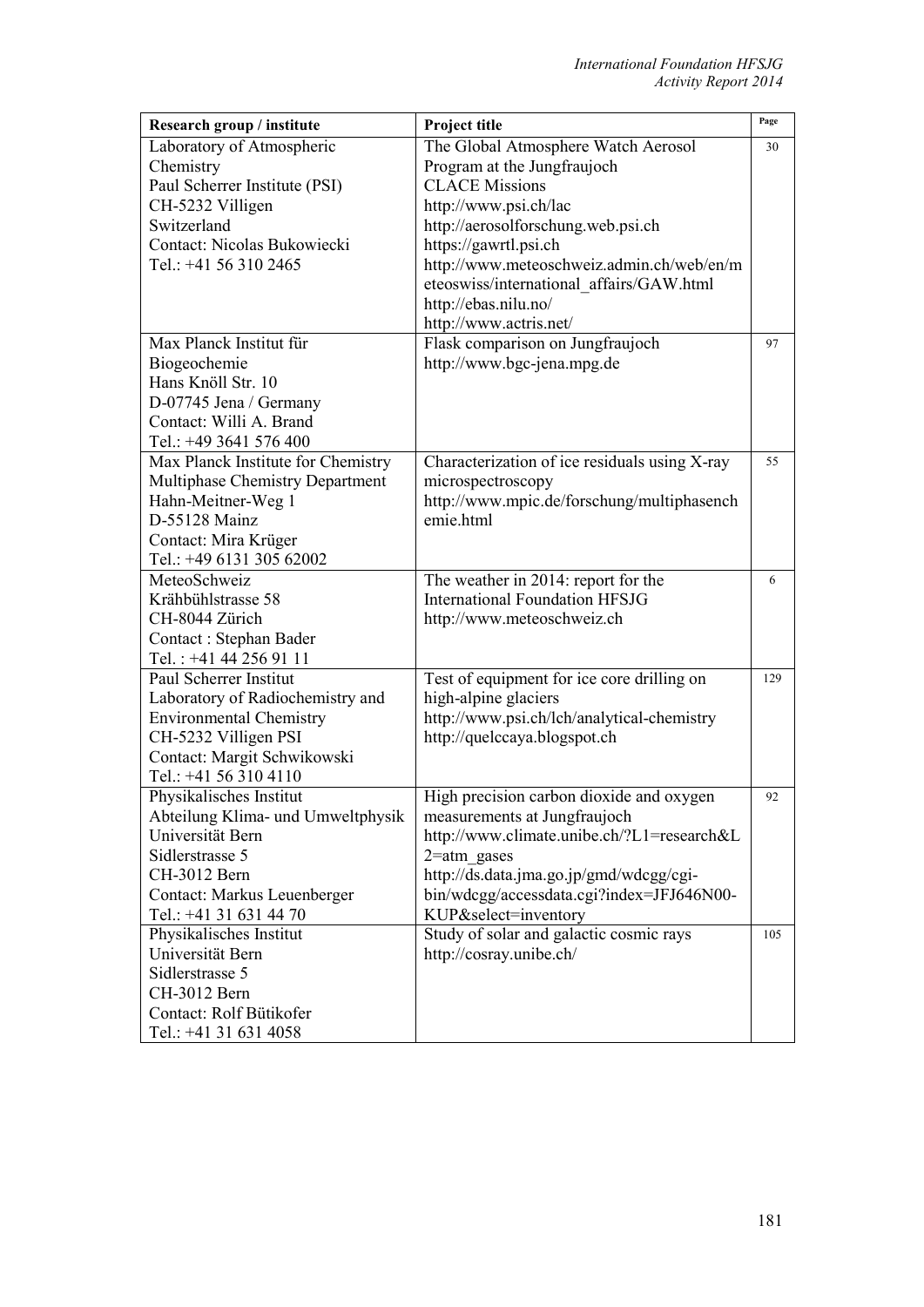| Research group / institute                     | Project title                                                               | Page |
|------------------------------------------------|-----------------------------------------------------------------------------|------|
| Physikalisches Institut                        | SONTEL - Solar Neutron Telescope for the                                    | 163  |
| Universität Bern                               | identification and the study of high-energy                                 |      |
| Sidlerstrasse 5                                | neutrons produced in energetic eruptions at                                 |      |
| CH-3012 Bern                                   | the Sun                                                                     |      |
| Contact: Rolf Bütikofer                        | http://cosray.unibe.ch/                                                     |      |
| Tel.: +41 31 631 4058                          | http://stelab.nagoya-u.ac.jp/ste-                                           |      |
|                                                | www1/div3/CR/Neutron/index.html                                             |      |
| PMOD/WRC                                       | <b>Comprehensive Radiation Flux Assessment</b>                              | 76   |
| Dorfstrasse 33                                 | (CRUX)                                                                      |      |
| CH-7260 Davos Dorf                             | ftp://ftp.pmodwrc.ch/stealth/002_payerne/liras                              |      |
| Contact: Julian Gröbner                        | /cloudcam/jf/                                                               |      |
| Tel.: +41 58 467 5157                          |                                                                             |      |
| Pneumologische Praxis München -                | Correlation of blood gas analysis at 3454 m                                 | 151  |
| Pasing<br>Gleichmannstrasse 5                  | with symptoms of acute mountain sickness<br>http://www.lungenarzt-pasing.de |      |
| D-81241 München                                |                                                                             |      |
| <b>Contact: Rainald Fischer</b>                |                                                                             |      |
| Tel.: +49 89 880 347                           |                                                                             |      |
| <b>STFC Rutherford Appleton</b>                | Field test of a total-power radiometer                                      | 81   |
| Laboratory                                     | comprising a 340 GHz sub-harmonic image                                     |      |
| <b>RAL</b> Space                               | rejection mixer (SHIRM) receiver for                                        |      |
| Harwell Oxford                                 | atmospheric remote sensing                                                  |      |
| Didcot, OX11 0QX                               | http://rsg.rl.ac.uk                                                         |      |
| Oxfordshire                                    |                                                                             |      |
| United Kingdom                                 |                                                                             |      |
| <b>Contact: Daniel Gerber</b>                  |                                                                             |      |
| Tel.: +44 1235 44 6168                         |                                                                             |      |
| Swiss Federal Office of Topography             | <b>Automated GNSS Network Switzerland</b>                                   | 113  |
| swisstopo                                      | (AGNES)                                                                     |      |
| Seftigenstrasse 264                            | http://www.swisstopo.ch/pnac                                                |      |
| CH-3084 Wabern                                 | http://egvap.dmi.dk                                                         |      |
| Contact: Elmar Brockmann                       | http://www.iapmw.unibe.ch/research/projects/                                |      |
| Tel.: +41 58 469 0256                          | <b>STARTWAVE</b>                                                            |      |
|                                                |                                                                             |      |
| University of Denver                           | Site visitation to Jungfraujoch and Gornergrat                              | 157  |
| Department of Physics and                      | for educational research                                                    |      |
| Astronomy                                      | http://www.du.edu/                                                          |      |
| Physics Building                               |                                                                             |      |
| 2112 East Wesley Ave.<br>Denver, CO 80208-6900 |                                                                             |      |
| <b>USA</b>                                     |                                                                             |      |
| Contact: Adam R. Jones                         |                                                                             |      |
| Tel.: +1 307 840 1020                          |                                                                             |      |
| University of Liège                            | High resolution, solar infrared Fourier                                     | 11   |
| Department of Astrophysics,                    | Transform spectrometry. Application to the                                  |      |
| Geophysics & Oceanology                        | study of the Earth atmosphere                                               |      |
| Allée du six Août, 17 - Bâtiment B5a           | http://girpas.astro.ulg.ac.be/                                              |      |
| B-4000 Sart Tilman (Liège,                     | ftp://ftp.cpc.ncep.noaa.gov/ndacc/station/jung                              |      |
| Belgium)                                       | frau                                                                        |      |
| <b>Contact: Christian Servais</b>              | ftp://ftp.cpc.ncep.noaa.gov/ndacc/RD/jungfra                                |      |
| Tel.: +32 4 366 97 84                          | u/hdf/ftir                                                                  |      |